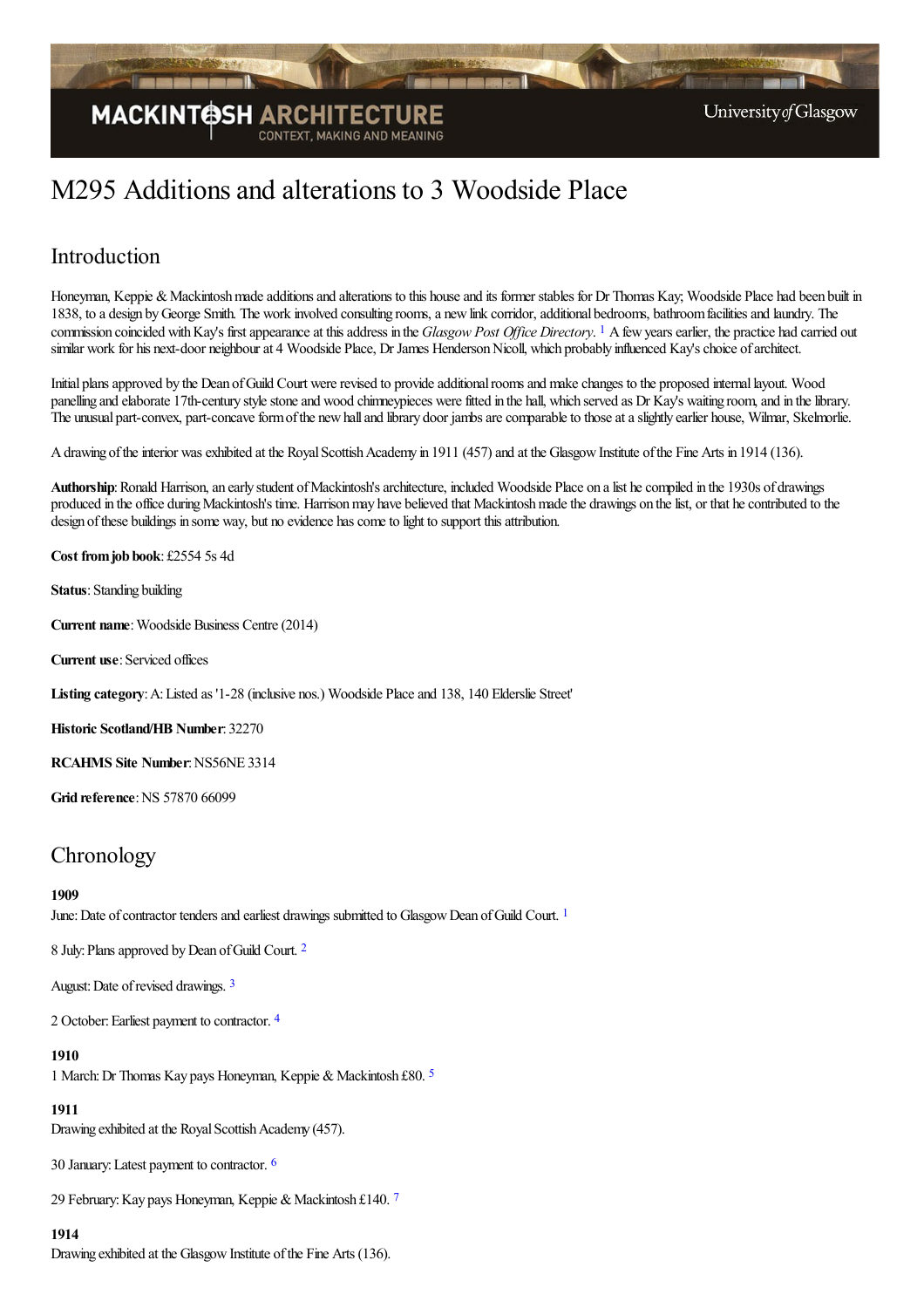# Description

# People

#### **Clients:**

Dr Thomas Kay

#### **Contractors:**

- $\bullet$  H. L. Anderson & Co.
- John Bryden & Sons  $\bullet$
- George Candlish  $\bullet$
- Galbraith& Winton  $\bullet$
- James Ingleton&Co.  $\bullet$
- William Kemp & Co.  $\bullet$
- Thomas Main  $\bullet$
- Daniel McCallum  $\bullet$
- John Montgomery  $\bullet$
- Osborne & Hunter  $\bullet$
- Wylie & Lochhead

# Job Book

The job books of Honeyman & Keppie (later Honeyman, Keppie & Mackintosh) are now held by The Hunterian, University of Glasgow and include four volumes related to the Mackintosh period. The books were used by the firm to keep a project-by-project, day-by-day record of contractors, suppliers and expenditure. The name of a project and/or client is usually at the top of the left-hand page, followed by information about tradesmen who tendered. The name ofthe measurer (quantity surveyor) is usually at thetop oftheright-hand page, followed by information about payments to contractorsand suppliers. All ofthe data for M295 is entered in the tables below.

Page numbering is not consistent in the job books. Sometimes a single number refers to a double-page spread and sometimes each page is individually numbered. Here, each image of a double-page spread is identified by the number given at the top of the left-hand page. (Images of all of the pages from the four job books can be found at Browse Job Books, Visit Book and Cash Book.)

The following information about M295 has been extracted from the job books:



#### **Client**:Dr Thomas Kay

#### **Measurer**:George Candlish

#### **Tenders**:

<span id="page-1-0"></span>

| Contractor                | <b>Type</b>                 | <b>Address</b>                | Date      | <b>Value</b> | Accepted                         |
|---------------------------|-----------------------------|-------------------------------|-----------|--------------|----------------------------------|
| James Ingleton $&$<br>Co. | plumber                     | no data in job<br><b>book</b> | June 1909 | £324 10s 0d  | yes<br>$(28 \text{ June } 1909)$ |
| James Symington           | plumber                     | no data in job<br><b>book</b> | June 1909 | £325 $0s$ 0d | no                               |
| William Anderson          | plumber                     | no data in job<br><b>book</b> | June 1909 | £325 $0s$ 0d | no                               |
| <b>Robert Renfrew</b>     | plumber                     | no data in job<br><b>book</b> | June 1909 | £336 $0s$ 0d | n <sub>0</sub>                   |
| Osborne & Hunter          | electrical wiring & heating | no data in job<br>book        | June 1909 | £251 16s 0d  | yes<br>$(30 \text{ June } 1909)$ |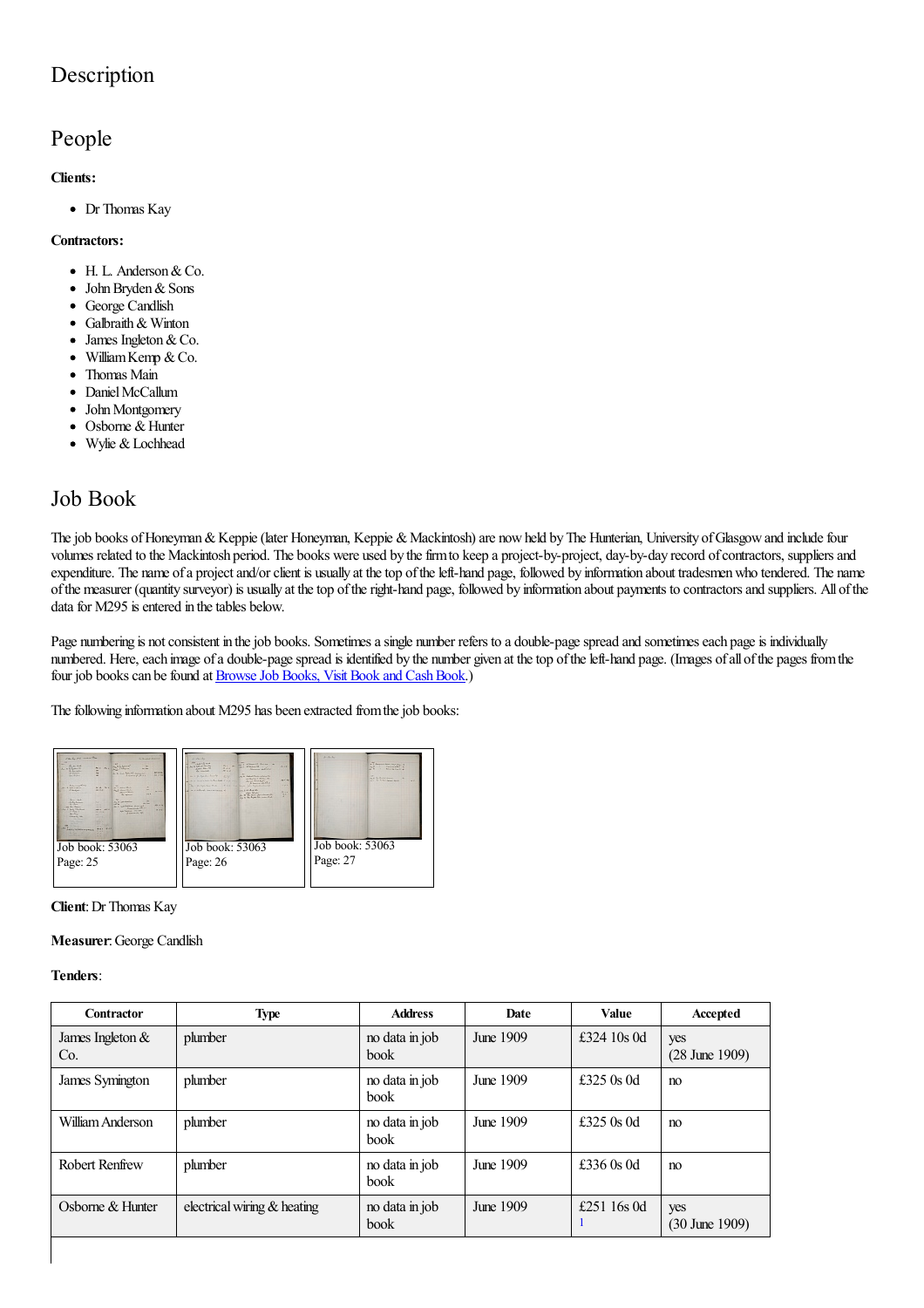<span id="page-2-0"></span>

| J. D. Meiklejohn       | electrical wiring & heating            | no data in job<br>book | June 1909              | £322 7s 5d                   | no                           |
|------------------------|----------------------------------------|------------------------|------------------------|------------------------------|------------------------------|
| Mathew Henderson       | joiner                                 | no data in job<br>book | June 1909              | £965 0s 0d                   | no                           |
| James Grant            | joiner                                 | no data in job<br>book | June 1909              | £1014 10s 0d                 | no                           |
| John Cochrane          | joiner                                 | no data in job<br>book | June 1909              | £992 9s 0d                   | no                           |
| Wylie & Lochhead       | joiner                                 | no data in job<br>book | June 1909              | £1035 10s 0d                 | yes<br>(3 August 1909)       |
| James Craig & Co.      | joiner                                 | no data in job<br>book | June 1909              | £1556 13s<br>$4\frac{1}{2}d$ | no                           |
| John Craig             | joiner                                 | no data in job<br>book | June 1909              | £1237 0s 0d                  | no                           |
| A. Mackay & Son        | joiner                                 | no data in job<br>book | June 1909              | £11177s9d                    |                              |
| Mathew Henderson       | stair railing                          | no data in job<br>book | June 1909              | £28 18s 10d                  | no                           |
| James Grant            | stair railing                          | no data in job<br>book | June 1909              | £25 3s 7d                    | no                           |
| John Cochrane          | stair railing                          | no data in job<br>book | June 1909              | £27 13s 0d                   | no                           |
| Wylie & Lochhead       | stair railing                          | no data in job<br>book | June 1909              | £27 5s 6d $2$                | yes<br>(3 August 1909)       |
| James Craig & Co.      | stair railing                          | no data in job<br>book | June 1909              | £27 12s 2d                   | no                           |
| John Craig             | stair railing                          | no data in job<br>book | June 1909              | £34 17s 0d                   | no                           |
| A. Mackay & Son        | stair railing                          | no data in job<br>book | June 1909              | £33 3s 0d                    | no                           |
| Galbraith & Winton     | marble & tile                          | no data in job<br>book | June 1909              | £94 1s 0d                    | yes<br>(29 July 1909)        |
| Haddow Forbes &<br>Co. | marble $&$ tile                        | no data in job<br>book | June 1909              | £101 5s 5d                   | no                           |
| Kean & Wardrope        | marble & tile                          | no data in job<br>book | June 1909              | £135 4s 9d                   | no                           |
| John Bryden & Sons     | service lift                           | no data in job<br>book | no data in job<br>book | £13 5s 6d 3                  | yes<br>(8 October 1909)      |
| Daniel McCallum        | new floor in vestibule                 | no data in job<br>book | no data in job<br>book | £15 3s 9d                    | yes<br>(21 October<br>1909)  |
| John Bryden & Sons     | blinds                                 | no data in job<br>book | no data in job<br>book | $\pounds 8$ 0s Od            | yes<br>(11 February<br>1910) |
| William Kemp &<br>Co.  | fenders in dining and drawing<br>rooms | no data in job<br>book | no data in job<br>book | £13 0s 0d                    | yes<br>(10 March 1910)       |

#### <span id="page-2-1"></span>**Payments (trades):**

<span id="page-2-3"></span><span id="page-2-2"></span>

| <b>Name</b>            | Type                      | Payment out sum                                                                                                |
|------------------------|---------------------------|----------------------------------------------------------------------------------------------------------------|
| James Ingleton $& Co.$ | plumber                   | <b>First installment: 24 December 1909</b><br>Final installment: 30 January 1911<br>£898 3s $5\frac{1}{2}$ d 4 |
| Osborne & Hunter       | electric wiring & heating | <b>First installment: 2 October 1909</b><br><b>Final installment: 1910</b><br>£471 10s 10d 5                   |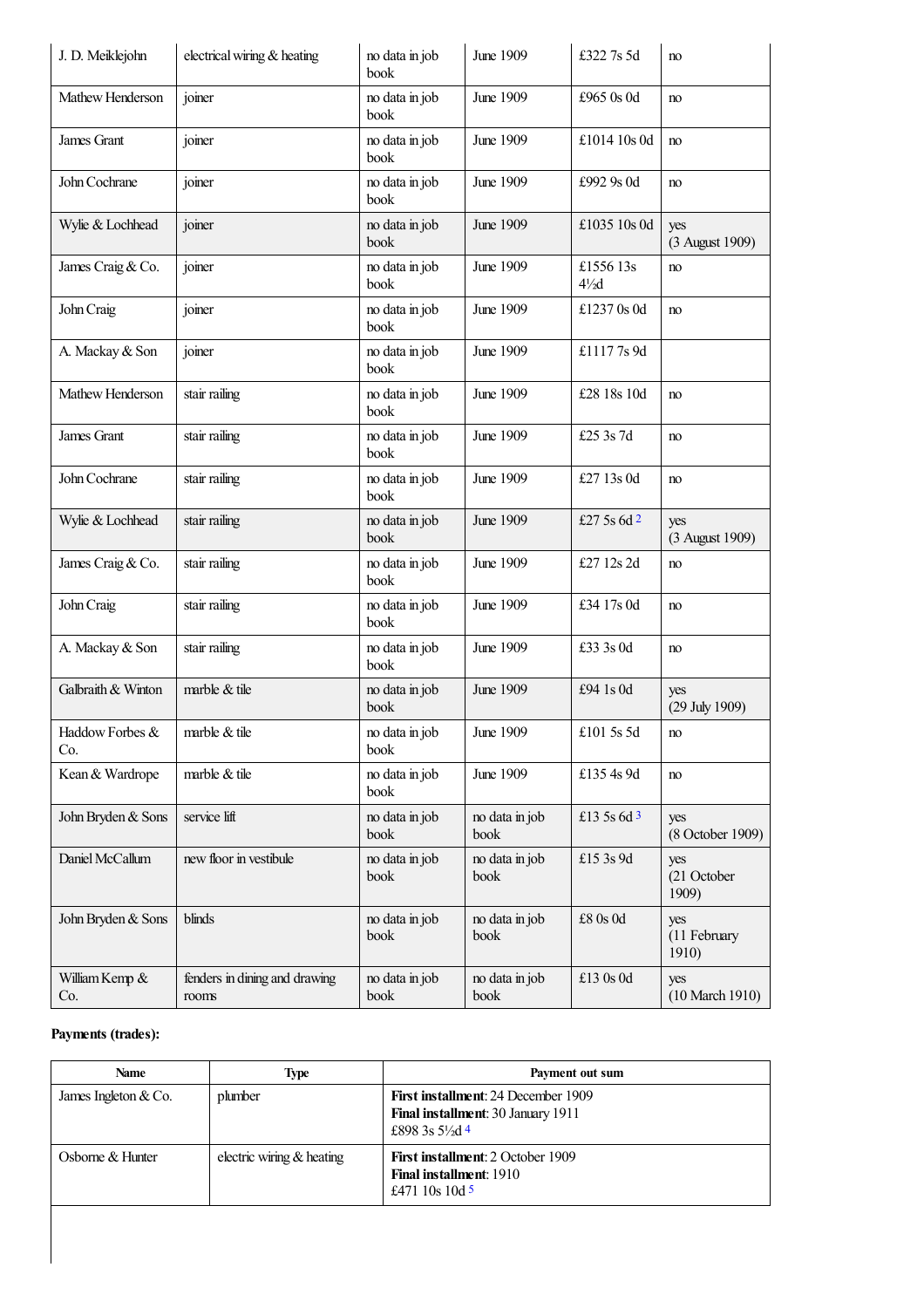<span id="page-3-9"></span><span id="page-3-8"></span>

| Wylie & Lochhead   | joiner & stair rail | <b>First installment: 24 December 1909</b><br><b>Final installment: 6 December 1910</b><br>£237 5s 4d for 'general work'; £37 3s 9d for 'stair rail'. $6$ |
|--------------------|---------------------|-----------------------------------------------------------------------------------------------------------------------------------------------------------|
| Galbraith & Winton | marble $&$ tile     | <b>Payment date: 30 May 1910</b><br>£208 6s $2\frac{1}{3}$ d 7                                                                                            |
| John Bryden & Sons | service lift        | <b>Payment date: 30 May 1910</b><br>£11 19s 0d                                                                                                            |
| William Kemp & Co. | grates $&$ fenders  | Payment date: 30 May 1910<br>£70 $0s$ 0d                                                                                                                  |
| John Bryden & Sons | window blinds       | <b>Payment date: 20 August 1910</b><br>$£8$ 0s 0d                                                                                                         |

#### **Payments (suppliers):**

<span id="page-3-10"></span>

| Name                 | <b>Service</b>           | Payment date                             | Payment sum     |
|----------------------|--------------------------|------------------------------------------|-----------------|
| H. L. Anderson & Co. | painting                 | <b>First installment: 9 April 1910</b>   | £310 11s 9d $8$ |
| Thomas Main          | 'grate at Consulting Rm' | 29 June 1910                             | £9 $10s$ 0d     |
| John Montgomery      | Inspector                | <b>First installment: 9 October 1909</b> | £41 $0s$ 0d     |

<span id="page-3-11"></span>**Measurerfee payment**:**First installment**: 6 December 1909 **Final installment**: 23 December 1909 £73 17s 0d [9](#page-4-8)

# Documents

### Images



# Bibliography

#### Notes:

<span id="page-3-0"></span>**[1](#page-0-0)**:*Glasgow Post Of ice Directory*, 1909–10, p. 357.

<span id="page-3-1"></span>[2](#page-0-1): The Hunterian, University of Glasgow: Honeyman, Keppie & Mackintosh job book, GLAHA 53063, p. 25; Glasgow City Archives Collection: Glasgow Dean of Guild Court plans, B4/12/2/2592.

<span id="page-3-2"></span>**[3](#page-0-2)**:Seeinscription in top left of block plan. GlasgowCityArchives Collection:GlasgowDean ofGuild Court plans, B4/12/2/2592.

<span id="page-3-3"></span>**[4](#page-0-3)**:GlasgowCityArchives Collection:GlasgowDean ofGuild Court plans, TD1309/A/521.

<span id="page-3-4"></span>[5](#page-0-4): The Hunterian, University of Glasgow: Honeyman, Keppie & Mackintosh job book, GLAHA 53063, p. 25.

<span id="page-3-5"></span>**[6](#page-0-5)**:The Hunterian, University ofGlasgow:JohnHoneyman&Keppie/ Honeyman, Keppie &Mackintosh / Keppie Henderson cash book, 1889–1917, GLAHA53079, p. 132.

<span id="page-3-6"></span>[7](#page-0-6): The Hunterian, University of Glasgow: Honeyman, Keppie & Mackintosh job book, GLAHA 53063, p. 25.

<span id="page-3-7"></span>**[8](#page-0-7)**:The Hunterian, University ofGlasgow:JohnHoneyman&Keppie/ Honeyman, Keppie &Mackintosh / Keppie Henderson cash book, 1889–1917,